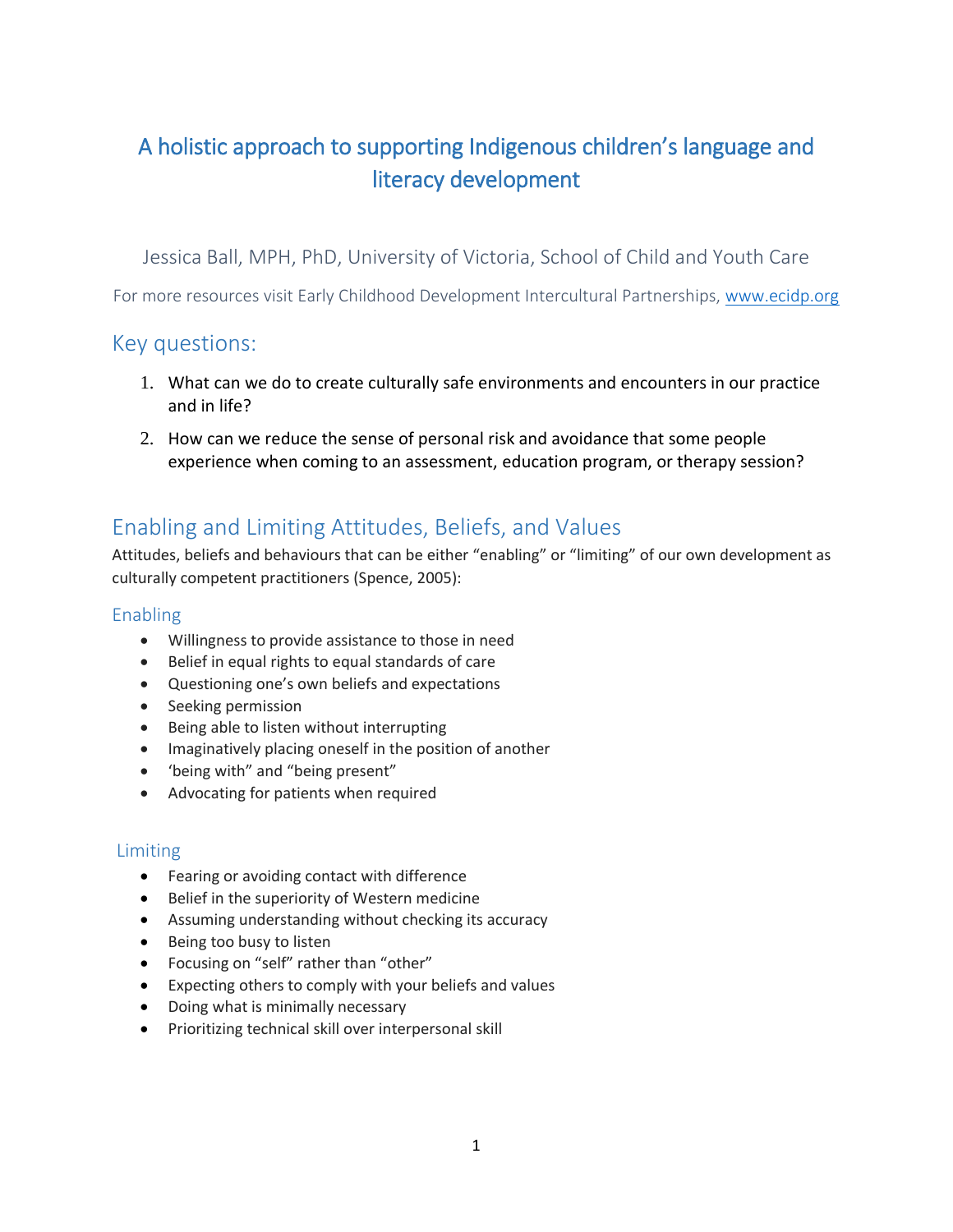## Gathering Information

The First Nations Regional Health Survey offers a model of wellness in which indicators of health or developmental 'outcomes' are considered in relationship to Indigenous Knowledge, Culture, Language, Worldview and Spirituality.

Still, a practitioner must consider the extent to which this model is shared by any particular Indigenous client – since their understanding of wellness and optimal development is likely to combine elements of different models, e.g., an Indigenous model and a mainstream model.

 $\triangleright$  If you don't know where the person is positioned in relationship to Indigenous views of learning, health and treatment - you need to ask!

### The Kleinman Explanatory Model

This is a widely used approach to understanding how people are thinking when there is a problem. This is especially important when there are ethno-cultural factors that may be shaping different perspectives between the educator/practitioner and the child, parent or guardian. To understand others, ask *What, Why, How, and Who* questions.

Begin an information gathering session with a statement such as:

*"I know different people have very different ways of understanding problems... please help me understand how you see things."* 

After the conversation has been started, ask:

- *What do you call your problem? Do you have a name for it?*
- *What do you think caused your problem?*
- *Why do you think it started when it did?*
- *What does your sickness do to you? How does it work?*
- *How severe is it? Will it have a short or long course?*
- *What do you fear most about this problem?*
- *What are the main difficulties that your problem has caused for you?*
- *What kind of help do you think you should receive?*
- *What are the most important results you hope to get from this type of help?*
- *Who do you turn to for help? Who should be involved in decision making?*
- *How do want me (this agency/program) to be involved in getting the help you think you need?*

The information you can gather with questions like these allow you to begin to see how a presenting problem is conceptualized by your client.

**[https://www.youtube.com/watch?v=f1dA\\_oorQPo](https://www.youtube.com/watch?v=f1dA_oorQPo)**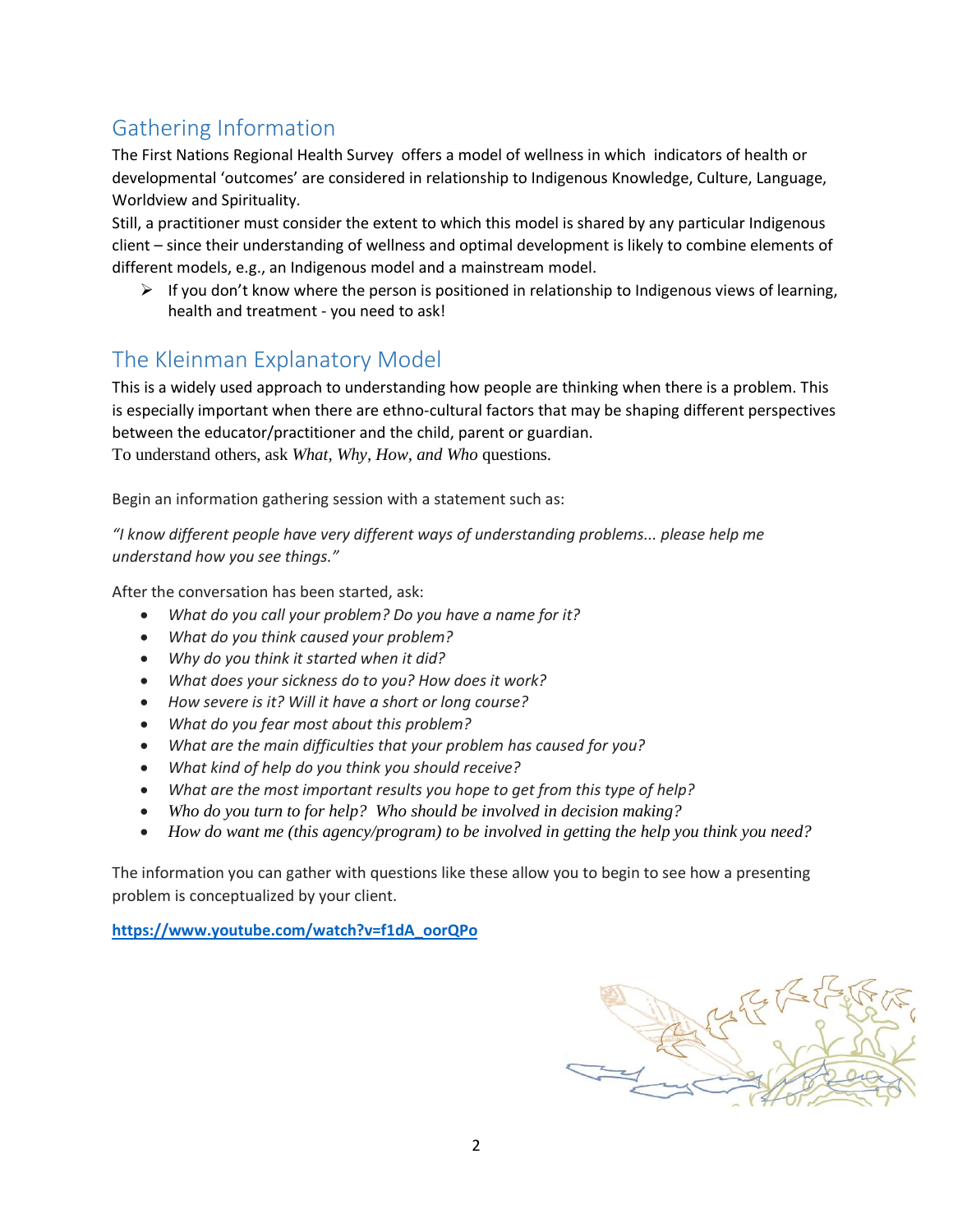## Affirming and Invalidating Encounters

In a British Columbia study, Annette Browne and Joanne Fiske found two themes that characterized Indigenous women's descriptions of their 'affirming' or 'invalidating' encounters with mainstream services.

#### Affirming Encounters:

- Development of a positive, long-term relationship with educators and health practitioners grounded in mutual respect and trust.
- Affirmation of personal and cultural identity: recognition and acceptance of traditional healing knowledge
- Actively participating in education and health care decisions: being able to speak openly through shared knowledge and power
- Receiving exceptional care: practitioners with outstanding ability to convey a caring attitude

#### Invalidating Encounters:

- Being in situations of vulnerability: (JB: in special education and speech, language and audiology practice, this could involve various diagnostic assessments or exercises involving speaking. In residential schools, children were punished for using their first language, and often punished for speaking at all.]
- Dismissal by practitioners: feeling that schooling and/or health concerns were not taken seriously
- Transforming one's self to gain credibility: feeling the need to change appearance and behavior to obtain credibility and legitimacy
- Negative stereotypes about First Nation women: encounters with discriminatory attitudes and behaviors and treated accordingly
- Marginalization from the mainstream: feeling of being on the "outside" and "intruding"
- Disregard for personal circumstances, including poverty.

### Relational practice behaviours

- Offer a personal introduction, not only a professional mantel
- Ask where a person came from before the appointment (get a sense of where they may live or spend time, without asking: where are you from?)
- Be warm and respectful. Find common ground
- Be aware that too much eye contact may lead many people to feel uncomfortable.
- Pacing let the person set the 'pace' for the interaction. Note their personal rhythm or tempo and try to adapt to it.
- Respect silence your interaction may be punctuated with silence. This does not mean that the person has finished saying what they wish to say. They may be thinking, or the silence may simply be a reflection of the person's interactional pacing. Be patient.
- Wait until you are sure a person has completed their contribution to a dialogue before contributing yourself (i.e., do not voice-over or interrupt or engage in debate).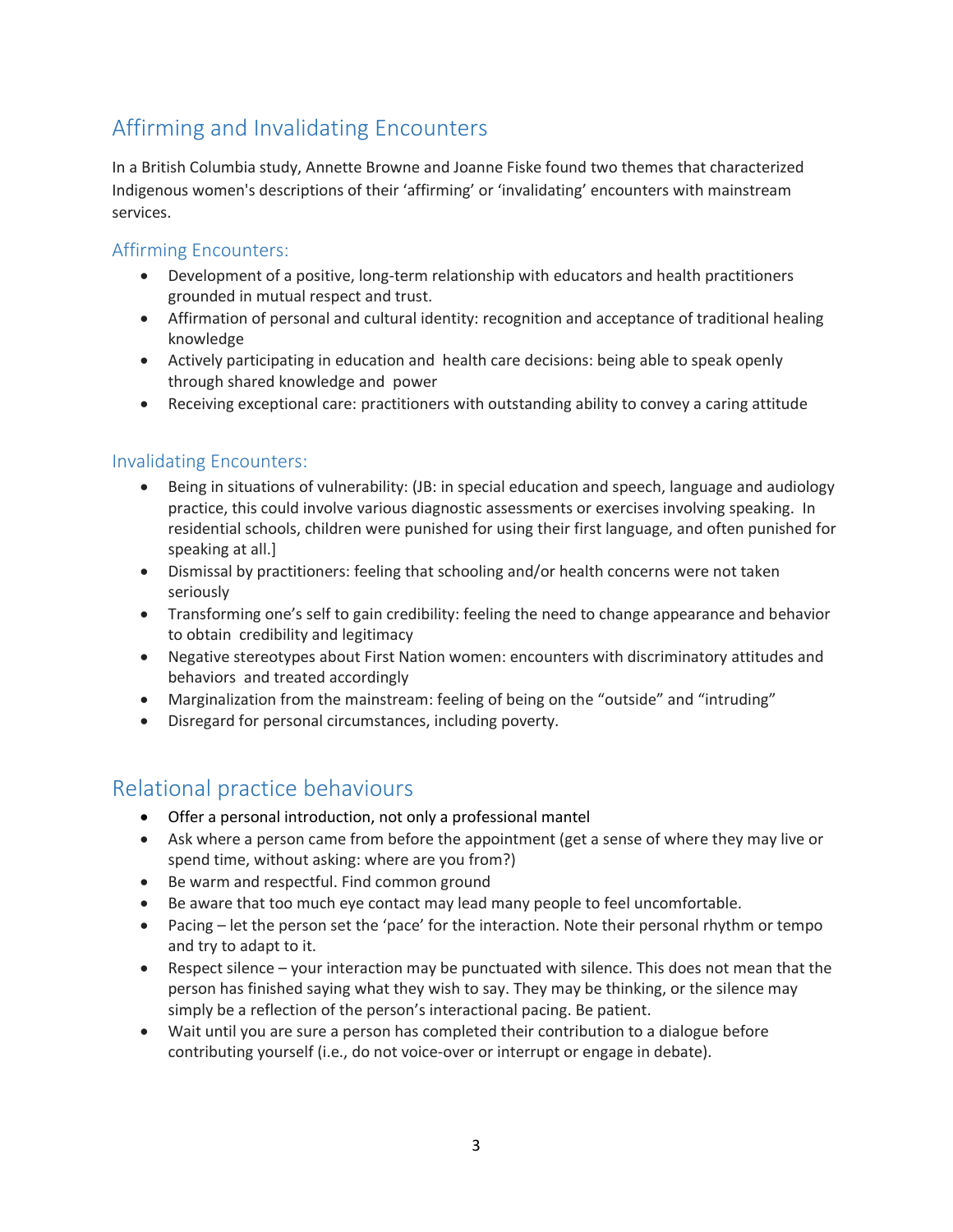## Some "Do's" and "Don'ts"

DO:

- Establish rapport
- Use common protocols to show respect
- Acknowledge diversity/differences between you and your clients
- Be attuned to and accept possible incompatibilities between your culture, your professional culture, and the client's culture(s)
- Become aware of the link between your discipline and colonial institutions
- Find commonality/common ground
- Apply the LEARN model in consultations
	- o **L**isten to your client
	- o **E**xplain your own perspective
	- o **A**cknowledge differences and similarities
	- o **R**ecommend a course of action
	- o **N**egotiate mutual agreement
- Encourage your colleagues to adopt cultural competency standards for service delivery

#### DON'T:

- Use colloquialisms in your communication [e.g. Indian Summer, Indian time, Low man on the Totem Pole - even if you hear Indigenous people using them]
- Tell clients or community staff members you have a timeline and they have to meet it.
- Tell them that you have to treat them "equally" with others.
- Tell them what dates to meet: instead ask which dates would work best for their community.
- Go to clients or community staff members with a completed treatment plan before consulting and collaborating.
- Expect to consult with the same community in the same way on different issues.
- Confuse potluck with potlatch.
- Assume that information about spiritual issues or cultural ceremonies will be freely provided. If it is important or necessary for you to know, someone will provide you with the information.
- Say that some of your best friends are: Aboriginal, Indian, First Nations...
- Impose or expect direct eye contact.
- Feel that you must answer or fill the silent periods during discussions. These silent periods may be longer than you are accustomed to, and may be needed for thought formulation. Try to ensure that the speaker has finished before you contribute to the conversation.
- Ask an Indigenous person to speak on behalf of all Indigenous people or even on behalf of a community or a family. (When was the last time you were asked to speak on behalf of or represent your entire ethnic group?